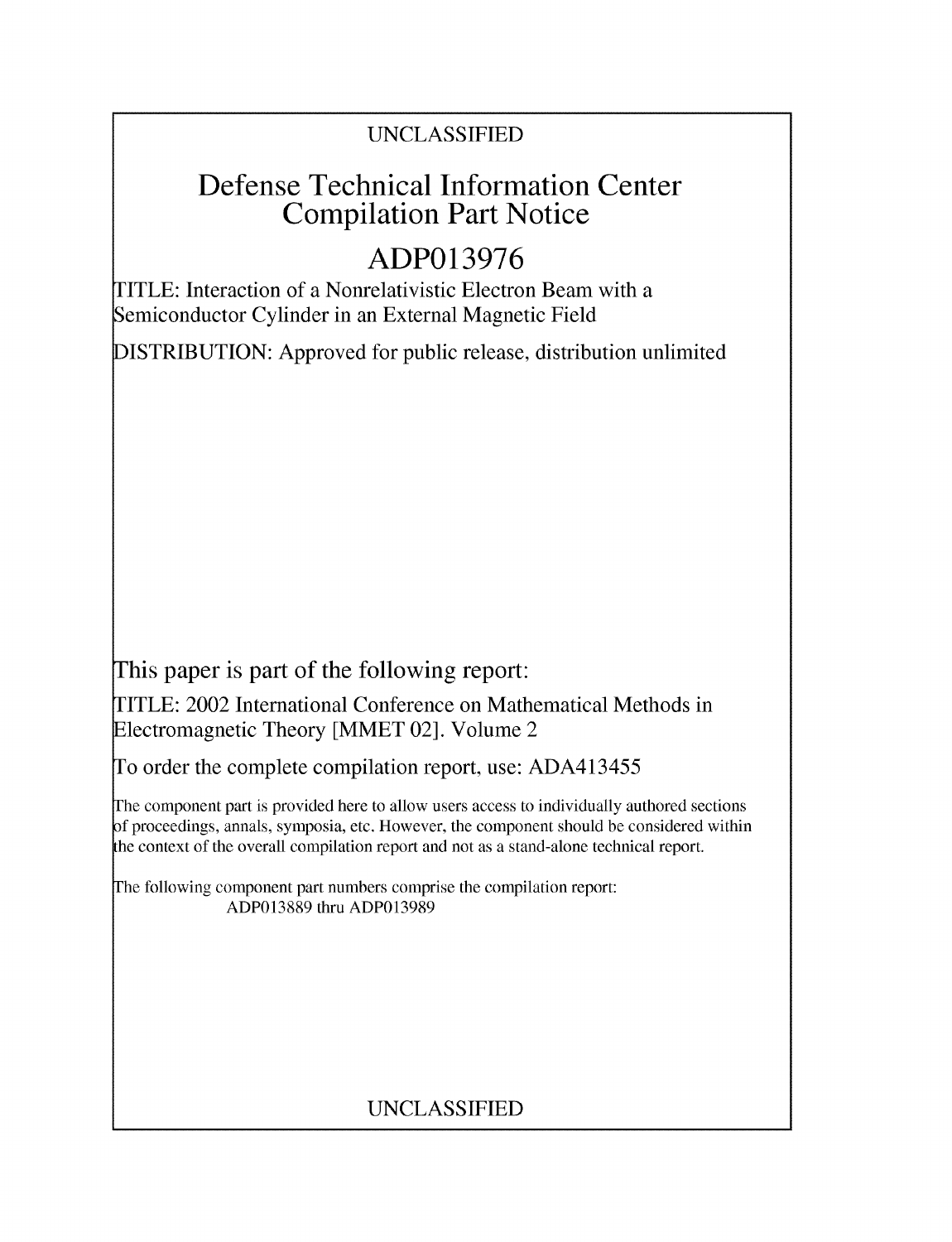### **INTERACTION** OF **A NONRELATIVISTIC ELECTRON** BEAM WITH **A SEMICONDUCTOR** CYLINDER **IN** AN EXTERNAL **MAGNETIC FIELD**

A. F. Rusanov and V. M. Yakovenko

#### IRE NASU UI. Proskury 12, Kharkov 61085, Ukraine E-mail: andreyrusanov $\omega$ ukr.net

#### ABSTRACT

The paper presents a theoretical study of electrostatic oscillations in a cylindrical system, which represents an electron beam surrounded by a semiconductor of finite thickness, adjacent to a dielectric or a perfectly conducting metal. The system is placed in a finite axial magnetic field. The results of the analysis show that space charge waves (the drift waves) and cyclotron waves could be unstable. It is also shown that, as the external magnetic field or the collision frequency of electrons increases the growth rates of the instabilities decrease.

#### INTRODUCTION

Investigating interactions of charged particles beams with natural oscillations in plasmas is among the important topics of microwave plasma electronics. By now there is a great number of papers devoted to the electron beam-plasma interaction. Interactions of this kind are of considerable interest since they can be used for amplification and generation of electromagnetic oscillations of various wavelengths [I]. Also they can bring ample information on physical properties of the medium. In current literature, great attention is focused on the interaction of electron beams with the eigenmodes in plasmas of cylindrical and tubular geometry. The reason is that plasma amplifiers and generators are chiefly built around plasma formations of cylindrical geometry [2].

The interaction of electron beams with tubular solid-state plasmas of finite thickness without external magnetic field was already studied [3]. However, at conditions of experiment, the beam-plasma systems are always situated in an external magnetic field, which prevents lateral motions of electrons in the beam. This paper is aimed at investigating oscillatory processes in a cylindrical structure representing a quasi-neutral charged particle beam surrounded by a semiconductor of finite thickness adjacent to a dielectric or a perfectly conducting metal. Collisions of electrons in the semiconductor are taken into account.

#### PROBLEM FORMULATION. **DISPERSION RELATIONS**

Let the spatial domain  $a \le \rho \le b$  in a cylindrical coordinate system  $(\rho, \varphi, z)$  be occupied by a semiconducting material. The spatial domain  $0 \leq \rho < a$  is filled with a dielectric of permittivity  $\varepsilon_{d}$ , while the domain  $\rho > b$  is filled with another dielectric of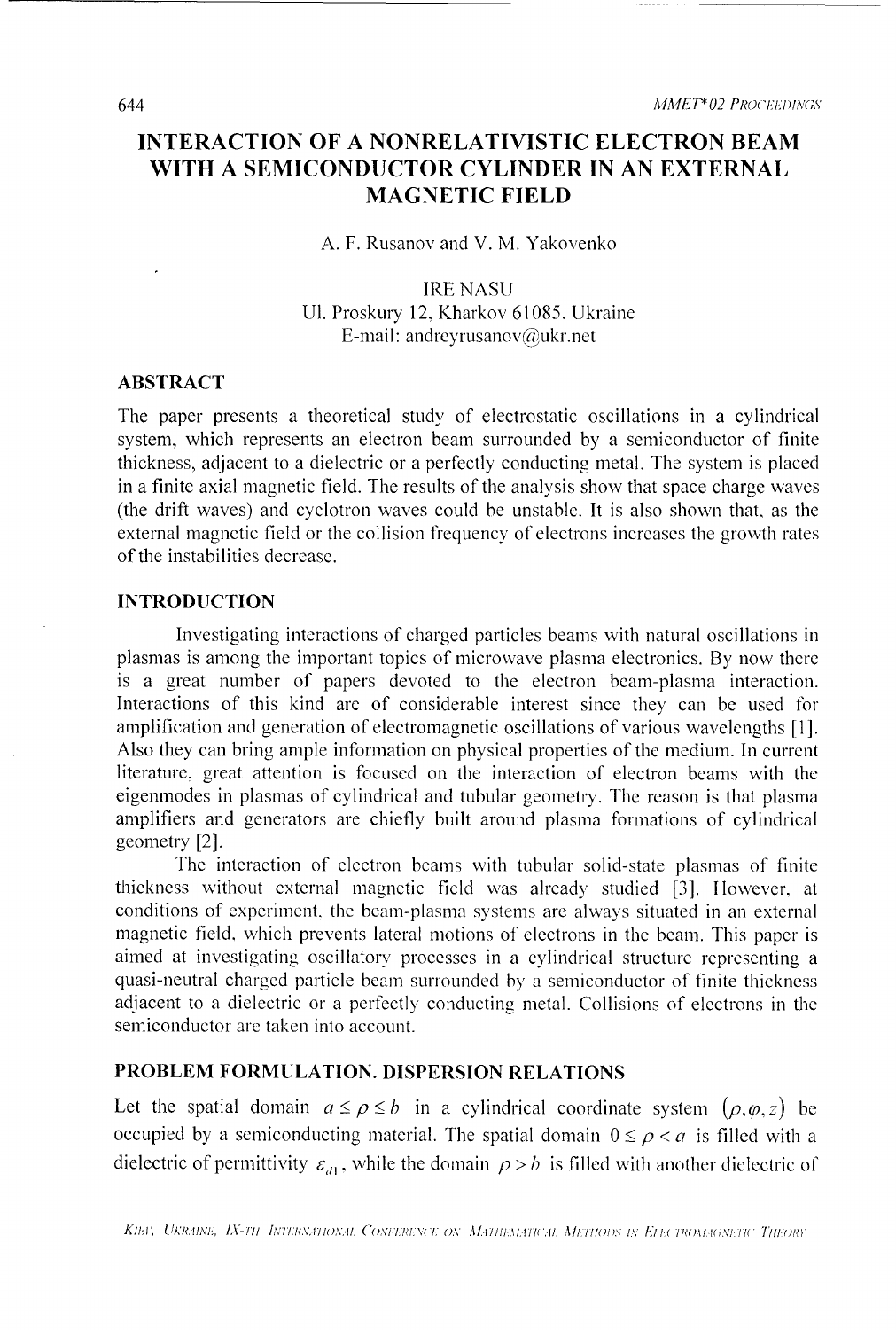#### *MMET\*02 PROCEEDINGS* 645

permittivity  $\varepsilon_{d2}$  or with a perfectly conducting metal. The structure under analysis is infinite along the z-axis and is situated in a finite strength axial magnetic field  $\vec{H}_0$ . We will analyse the interaction of a straight, quasi-neutral nonrelativistic electron beam propagating trough the domain  $0 \leq \rho < a$ , with electrostatic magnetoplasma oscillations existing in the cylindrical semiconductor structure.

Making use of Maxwell's equations, equations of motion, continuity equations for each region of the structure, boundary conditions at  $\rho = a$  and at  $\rho = b$ , and taking into account that the field magnitude should be finite at the axis of the cylindrical structure and (infinitely) far from it, we can find the dispersion relation to describe the interaction of magnetoplasma waves in the structure with the beam under analysis. The dispersion relation has the form

$$
F(a,b,q,l,\omega,\nu,\omega_p,\omega_{Hs},\omega_b,\omega_{Hb},V_0) = 0,
$$
\n(1)

where q and l are, respectively, the axial and the azimuthal wavenumbers;  $\omega$  is the signal frequency;  $\nu$  is the effective collision frequency of electrons in the semiconductor;  $\omega_p$ ,  $\omega_{Hs}$  and  $\omega_b$ ,  $\omega_{Hb}$  are, respectively, the plasma frequencies and the cyclotron frequencies in the semiconducting material and in the beam;  $V_0$  is the equilibrium velocity of electrons in the beam.

If the semiconductor borders on a metal at  $\rho = b$  or if  $b \gg a$ , then the dispersion relation takes the more simple form.

#### **NUMERICAL RESULTS AND DISCUSSION**

**(1)** was solved numerically using values of parameters appropriate for n-type InSb, i.e., the permittivity of the crystal lattice  $\varepsilon_0 = 16$ ; the effective mass of electrons  $m^* = 0.015m$ ; the equilibrium concentration  $N_0 = 5 \times 10^{13} \text{ cm}^{-3}$ . Throughout the discussion  $a = 10^{-1}$  cm,  $d = (b - a) = 10^{-3}$  cm,  $\omega_b = 10^9$  s<sup>-1</sup>,  $V_0 = 3 \times 10^9$  cm/s.

A numerical solution of (1) shows (see Fig. 1), that the interaction of charged



 $\Delta = \omega_{Hs} / \omega_p \approx 0.9; \Gamma = v / \omega_p = 0.1$ 

particle beam with magnetized collisional  $x_{10}$ <sup>4</sup>  $\omega$ <sup>2.3,20</sub>  $\omega$  **c**  $\omega$  **c**  $\omega$  **c**  $\omega$  **c**  $\omega$  **c**  $\omega$  **c**  $\omega$  **c**  $\omega$  **c**  $\omega$  **c**  $\omega$  **c**  $\omega$  **c**  $\omega$  **c**  $\omega$  **c**  $\omega$  **c**  $\omega$  **c**  $\omega$  **c**  $\omega$  **c**  $\omega$  **c**  $\omega$  **c**  $\omega$  **c**  $\omega$  **c**  $\omega$  **c**  $\omega$  **c**  $$  $\begin{array}{c|c}\n\text{1.520}^{\circ} & \nearrow \\
\downarrow & \downarrow\n\end{array}$   $\begin{array}{c|c}\n\end{array}$   $\begin{array}{c|c}\n\text{1.520}^{\circ} & \downarrow\n\end{array}$   $\begin{array}{c|c}\n\end{array}$   $\begin{array}{c|c}\n\text{1.520}^{\circ} & \downarrow\n\end{array}$   $\begin{array}{c|c}\n\end{array}$   $\begin{array}{c|c}\n\text{1.520}^{\circ} & \downarrow\n\end{array}$   $\begin{array}{c}\n\text{1.5$  $\left\{\begin{array}{c} \sqrt[3]{\frac{2}{3}}\sqrt[3]{\frac{2}{3}}\sqrt[3]{\frac{2}{3}}\sqrt[3]{\frac{2}{3}}\sqrt[3]{\frac{2}{3}}\sqrt[3]{\frac{2}{3}}\sqrt[3]{\frac{2}{3}}\sqrt[3]{\frac{2}{3}}\sqrt[3]{\frac{2}{3}}\sqrt[3]{\frac{2}{3}}\sqrt[3]{\frac{2}{3}}\sqrt[3]{\frac{2}{3}}\sqrt[3]{\frac{2}{3}}\sqrt[3]{\frac{2}{3}}\sqrt[3]{\frac{2}{3}}\sqrt[3]{\frac{2}{3}}\sqrt[3]{\frac{2}{3}}\sqrt[3]{\$  $\sum_{\alpha=10^{4}}^{\infty}$  10<sup>4</sup> considered instability attains its maximum value under resonance conditions, when the  $\begin{array}{c|c}\n\hline\n\end{array}$ **1X10<sup>4</sup>**  $\begin{array}{c}\n\hline\n\end{array}$  frequency of the unstable wave coincides with **0o20 25** that of natural oscillations of the *9a* semiconductor cylinder.

Fig. 1. The growth rates of unstable<br>state plasma (tubular geometry of the plasma)<br>state plasma (tubular geometry of the plasma) space-charge waves (solid line) and shows the domain of instability to be in fact cyclotron waves (dashed line) for the divided into bands of stable and unstable eyenotion waves (dashed line) for the divided into bands of stable and unstable structure under consideration:  $l = 0$ ; states.

KIEV, UKRAINE, IX-TH INTERNATIONAL CONFERENCE ON MATHEMATICAL METHODS IN ELECTROMAGNETIC THEORY